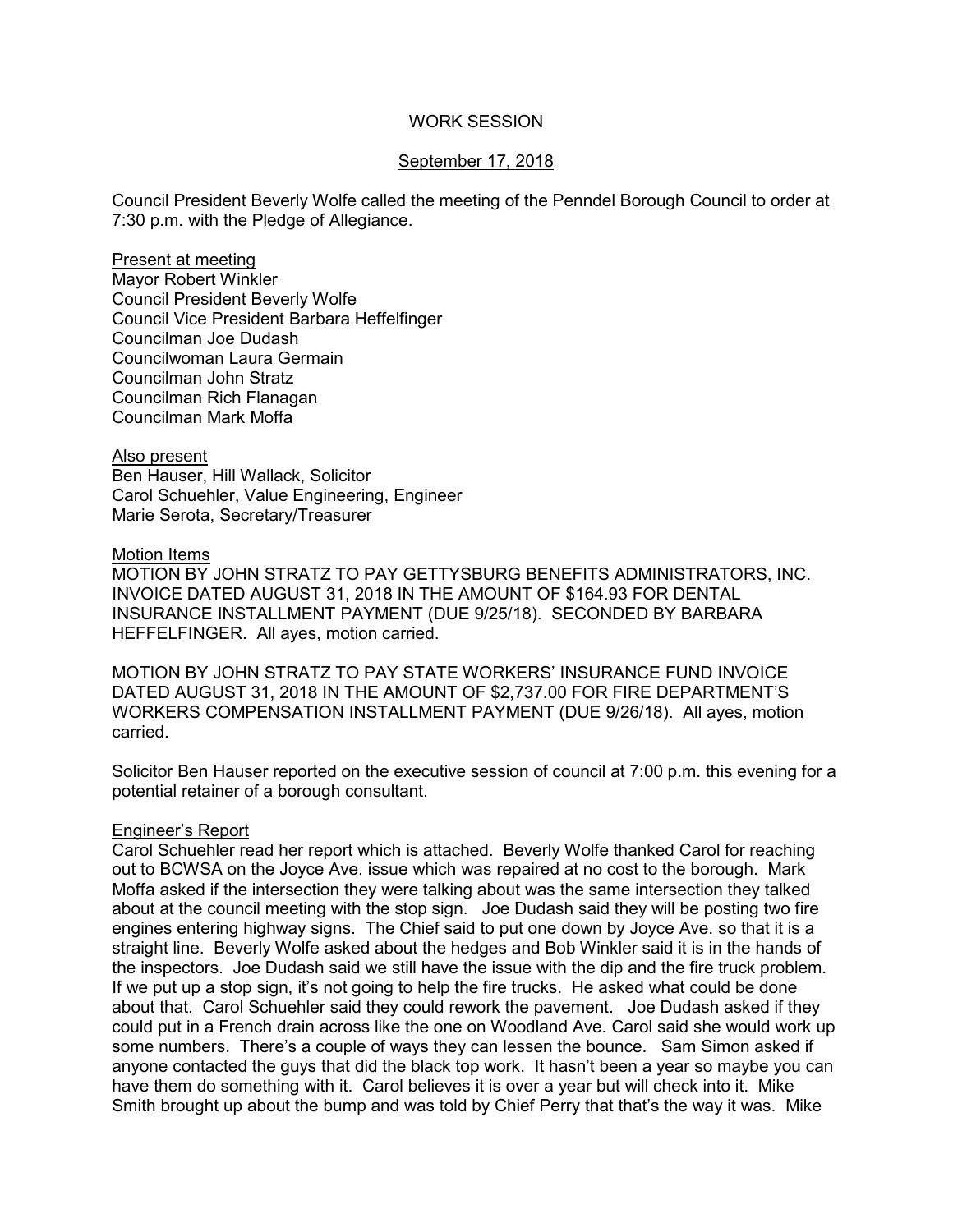said he can absolutely tell you it was not that way. Somehow or other when they built that out, it created that bump. Carol went back and looked at survey data they had when they repaved Crescent St. There was a 2 percent in and 2 percent out back then which is about what it is now. It was probably a little more rounded back then. Sam Simon suggested having the attorney send a letter to the company but Beverly said they first have to see if the maintenance agreement is in effect. Mike Smith suggested contacting our prior engineer. Beverly responded that they have reached out to them for records in the past for other things and they have not been very forthcoming.

Beverly Wolfe thanked Carol Schuehler and Barbara Heffelfinger for their work on the Woodland Ave. grant. They had budgeted \$20,000 this year for that project because it was put on hold, so that plus the grant should get us pretty close to doing the ADA ramps next year with little or no cost. Sam Simon asked if they could do another street next year and Holly, Oak and Manor were pretty bad.

# *Committee Reports:*

# **Streets**

John Stratz met on September  $5<sup>th</sup>$  with the DVRPC. He has agreed to participate on the municipal steering committee for the regional street light program. This will allow him to be completely involved in every step in the entire program, not just our own street light program, including being part of the committee that actually reviews and scores the submitted proposals from design services professionals. He will not only be helping get the professionals to design our street lights but the street lights in about 18 different municipalities.

# Finance

Mark Moffa said the finance committee met Monday and started going over the budget requests from the recreation board and community development committee. They also discussed the possibility of hiring a consultant.

## Public Safety

Joe Dudash reported they had a Blue Mass on Sunday in honor of fallen police officers. It was a success. He wanted to thank Penndel Police, Penndel Fire Co. and Penndel rescue personnel for all of their assistance helping the community out. It was on channel 6 news. There were bagpipes which was very nice. Phase II of Taddei Pond is complete. The entrances are beautiful now. They had a committee meeting, Barb, the Mayor and himself to discuss finances. They went over emergency preparedness with Nick Foufas, our Emergency Management Coordinator. They went over budget and policy to get it started. They also had a meeting with the police about their contract and are at the final stage. They drafted some things then sent it back to them for review and are waiting for their response.

## Building and Maintenance

They went over the budget with Barbara in finance and he has all his numbers and contractors in and will be presenting them soon. He got all the bids in for the recreation field mulch.

## Community Relations

Laura Germain said the two big things for the fall are the newsletter and the website. She is trying to set up meetings with two other website developers so that she will have three bids to pick from. When they went through the budget they realized it may have to wait until next year but at least she will have the bids. She posted on Facebook asking residents what they would like to see and she got a lot of great ideas so she is going to try to figure out how to implement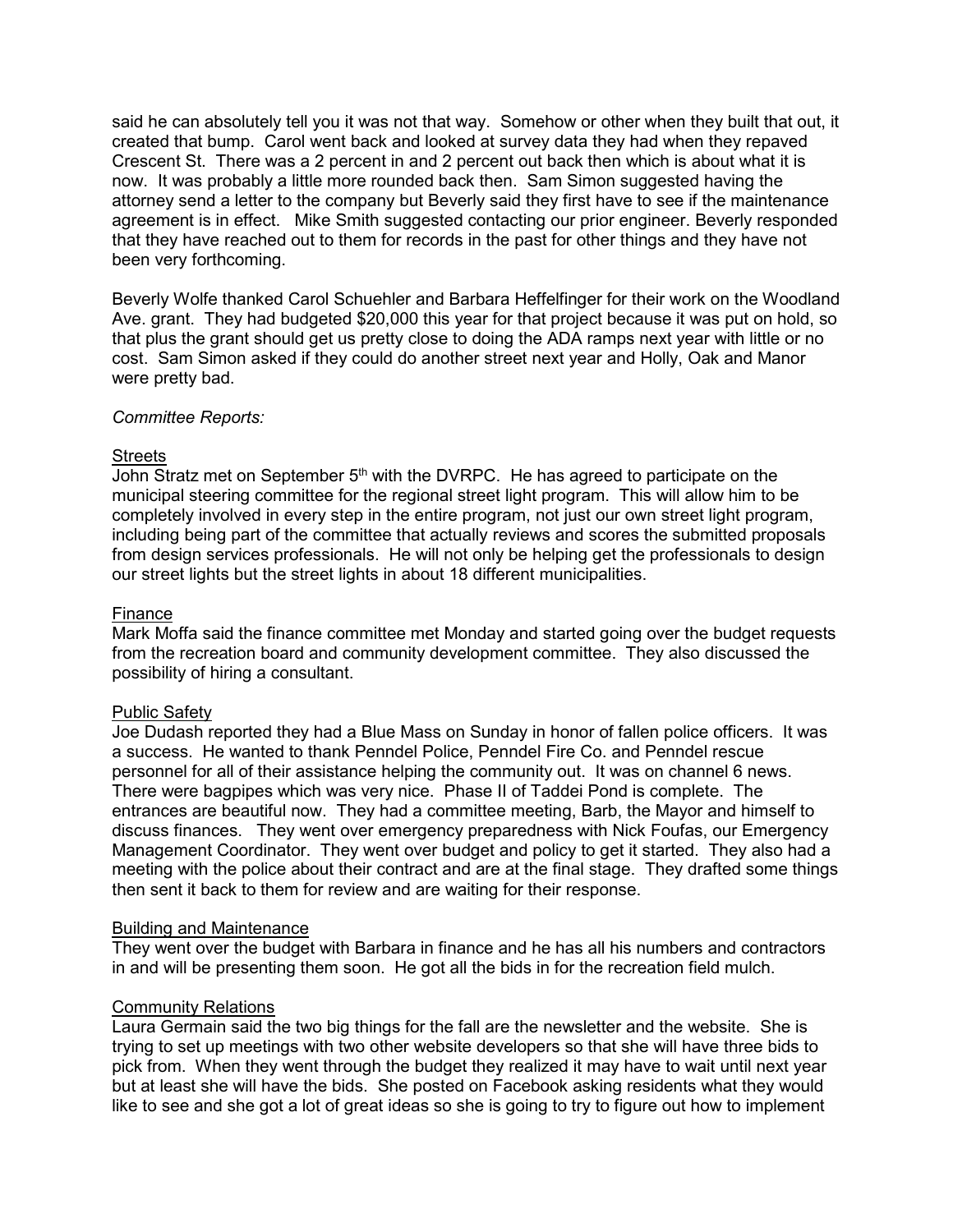them. She touched base with Karen Flowers to see if they have to order play mats. The mulch has to be ordered before that. They will discuss it more on Thursday at the rec board meeting. October  $20<sup>th</sup>$  is the chili cook off fundraiser for the rec board and she will post it on Facebook. Rich Flanagan said they will discuss the playground equipment that Mike Smith got donated. If it needs to be taken before Thursday, they will not take it. Otherwise they will discuss it at the meeting. Beverly Wolfe said for those who don't know, Mike Smith was able to procure a donation of playground equipment that appears to be in magnificent shape. It's free of charge. All we have to do is go get it and we can store it at the plant. Rich Flanagan said he likes it but likes what Mrs. Dudash said about putting trees down there and keeping what we have in the tot lot now. He doesn't know where they are going to put this equipment. The borough hall was mentioned but it's a bad spot. They will talk more about it on Thursday. Mike Smith asked why the hall is a bad spot. Rich and Beverly said traffic and safety. Mike said every municipal complex around has some sort of playground equipment. Mike suggested asking Our Lady of Grace if they wanted some of it.

#### New Business

MOTION BY LAURA GERMAIN TO AUTHORIZE THE BOROUGH ENGINEER TO RESPOND TO THE CDBG OFFICE AND SCHEDULE A SURVEY OF THE PROPOSED RAMP LOCATIONS FOR THE WOODLAND AVENUE PROJECT. SECONDED BY JOHN STRATZ. All ayes, motion carried.

MOTION BY MARK MOFFA TO APPROVE A MUNICIPAL GRANT PROGRAM APPLICATION TO THE BUCKS COUNTY RDA FOR USE OF GAMING FUNDS FOR CERTAIN POLICE DEPARTMENT UPGRADES CONTINGENT UPON SOLICITOR REVIEW OF THE APPLICATION. SECONDED BY RICH FLANAGAN. All ayes, motion carried. These are various police equipment upgrades for the department such as in car camera, flashlights, laptop, and keyless door entry system, optic for rifle, miscellaneous items, body cam docking, and mobile phone totaling \$64,400 for equipment for the police department for 2019. Laura Germain asked if this was a grant application for gaming funds and if we could tie it to gaming. Ben Hauser stated that it is due by the 28<sup>th</sup> of September by 4:30 pm. The RDA wants a separate resolution for each request. Mark Moffa asked if they had to prioritize these requests.

MOTION BY BARBARA HEFFELFINGER TO APPROVE A MUNICIPAL GRANT PROGRAM APPLICATION TO THE BUCKS COUNTY RDA FOR USE OF GAMING FUNDS FOR THE REPAIR OF BOROUGH HALL CONTINGENT UPON SOLICITOR REVIEW AND APPROVAL OF THE APPLICATION. SECONDED BY JOE DUDASH. All ayes, motion carried. This will include a new roof for borough hall, front steps repair, building of an ADA ramp and new windows for borough hall at a total cost of \$40,400. Rich Flanagan asked if the new ramp was going to go out front. He asked if they needed another ramp since there's one out back. Joe Dudash asked Rich if he has ever been here for election. That's why we need it. Rich said people come in both sides for election. He said that's another thing we needed three years ago and didn't get. Joe Dudash said he wasn't here three years ago, you were. Mark Moffa said we are getting lessons on what didn't happen three years ago. Rich said he brought up the repairs and his wife was the one who brought up the ramp. Karen Flowers said since they are putting in the roof and new windows, could they put in new window treatments. Beverly said they would not ask the RDA for that and would work on it separately. We have to tie all these back to gambling and the casino in Bensalem.

MOTION BY MARK MOFFA TO APPROVE A MUNICIPAL GRANT PROGRAM APPLICATION TO THE BUCKS COUNTY RDA FOR USE OF GAMING FUNDS FOR THE REPLACEMENT OF CERTAIN FIRE COMPANY RESCUE TOOLS. SECONDED BY JOE DUDASH. All ayes,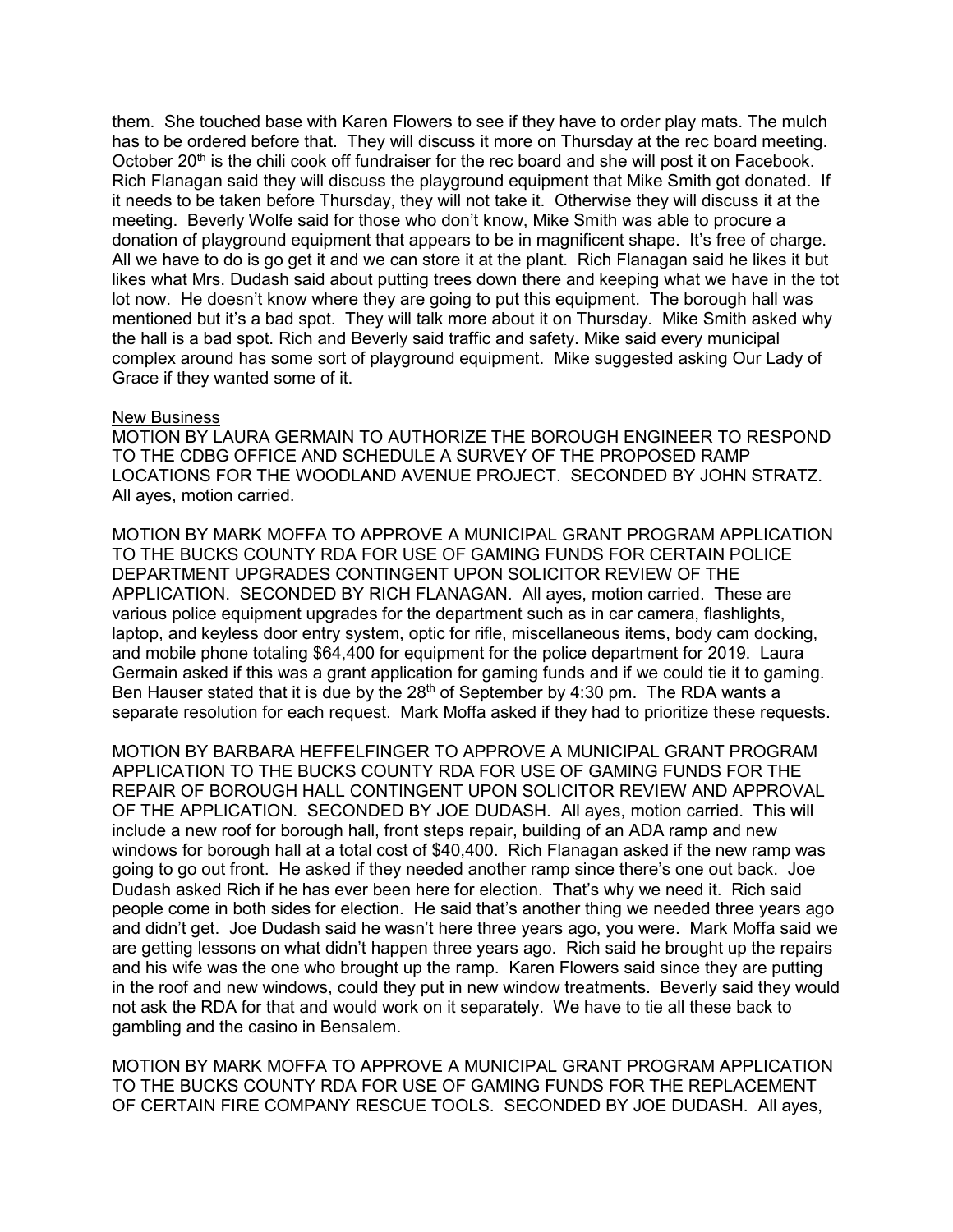motion carried. Beverly Wolfe said this was not contingent because she has the application. To reiterate what Steve Lowe said at the council meeting, the grant amount requested is \$125,000 with a total project cost of \$132,500. Their tools are 15 - 20 years old and the efficiency has diminished. Beverly Wolfe said Barb Heffelfinger would like to thank the fire department for completing the grant application, narrative and everything that went with it. Steve Lowe said on behalf of the fire company, thank you to council for including them in the RDA grant.

Beverly said the last thing under new business motion items is the review of fire inspection relief requested for Account 601 & 602. Beverly said she would like to table this until she can get a little more information on this entire situation.

MOTION BY BARBARA HEFFELFINGER TO TABLE THE REVIEW OF THE FIRE INSPECTION RELIEF FOR ACCOUNTS #601 AND #602 TO THE OCTOBER MEETING. SECONDED BY JOHN STRATZ. All ayes, motion carried. Laura Germain asked if there was anything time wise that has to be done before the next meeting. Beverly Wolfe said they sent in a letter and would like some relief but she would like to have some time to review it.

## Persons to be Heard

 Karen Flowers, 500 Hulmeville Ave., was checking on what she heard earlier. She asked Laura Germain if they could order the mulch. Laura said she thinks so and she was trying to touch base with Karen. She asked if there were 3 quotes and Joe Dudash said there was only 2. Karen asked if they needed the  $3<sup>rd</sup>$  quote before they could order. Joe said that the  $3<sup>rd</sup>$  one did not show up so he feels that they did try. Beverly said it is a low bid threshold and it's nice to have 3 bids but sometimes you just can't. Karen Flowers said then it is up to Council to make the motion. Laura said she thought it was talked about at a prior meeting and laid out money. She thought that was already done. Karen said no, it has to come out of a line item. Beverly said they did talk about it at a previous meeting but it was a quote. The mulch plus the labor was way above what they have budgeted. They were trying to get volunteer labor. Beverly said they are probably down to having \$5,000 - \$6,000 left for mulch and taking down trees. Beverly said if she remembers correctly that quote was for over \$7,000. Karen thought the quote for the mulch was \$3,600 and the other one was \$2,600. Beverly said the original one presented to them with labor was for way over \$7,000. Joe Dudash said the trees were \$2,000, the two bids were \$3,000 and \$2,595. That was for them to dump it off, bring it back, lay it all out and make sure it's even. Those were the 2 bids plus the trees. Karen Flowers said \$1,400 for the mulch and the \$2,595. Is there enough in the budget to cover that? The trees were already paid for. You have enough for this, but you didn't for the other bid. It is a budgeted item so you do not need a motion to buy the mulch. Karen said the landscaper would need to be here when they deliver the mulch. Beverly said we have the money so get it done. Karen mentioned that someone keeps cutting off the metal clips on the handicap swing. You can't just replace the metal clips. You have to replace the whole strap which is \$119 plus shipping and handling. The recreation board took it out of donated funds to replace it last year. Could they pay it out of the line item this year? They are trying to save enough money to get the pavilion roof done. Beverly said there is money in the line for the recreation board for the field and Taddei Woods. Last year that had to bring it up and Marie cut a check for it.

MOTION BY JOE DUDASH TO AUTHORIZE THE PURCHASE OF STRAPS TO FIX THE HANDICAP SWING AT THE TOT LOT NOT TO EXCEED \$150. SECONDED BY LAURA GERMAIN. All ayes, motion carried. Laura asked if they needed the mats too. They need to replace the mulch first.